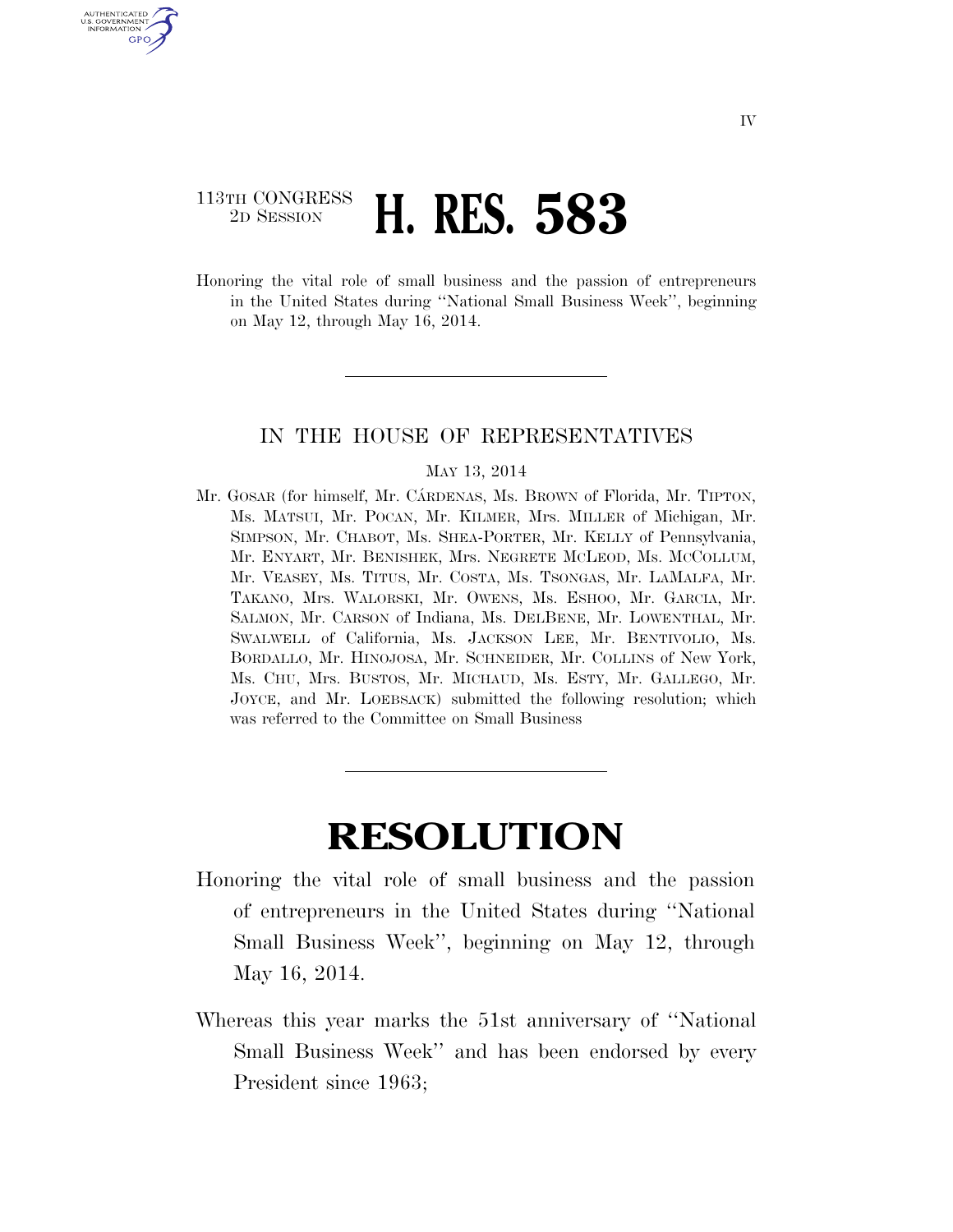- Whereas for the first time in its history four cities, including San Francisco, Kansas City, Boston, and Washington, DC, will host speakers and events celebrating National Small Business Week;
- Whereas the approximately 28,000,000 small businesses in the United States, which are the leading force behind the United States economy, creating nearly 7 out of every 10 new jobs and generating close to 50 percent of the Nation's nonfarm gross domestic product;
- Whereas small firms accounted for 63 percent of net new jobs created between 1993 and mid-2013, and since the end of the recession small firms accounted for 60 percent of the net new jobs;
- Whereas 22,000,000 small businesses are nonemployer sole proprietorship firms;
- Whereas 2,450,000 veterans are small business owners and account for 9.1 percent of all United States businesses;
- Whereas woman owned firms have increased as a share of total businesses and include over 7,800,000 small businesses;
- Whereas small businesses employ 48.5 percent of the country's private workforce;
- Whereas small businesses represent 37 percent of high-tech employment;
- Whereas small businesses produce 16 times more patents per employee than large patenting firms;
- Whereas small businesses represent 98 percent of all exporters and produce 33 percent of exported goods;
- Whereas on July 30, 1953, Congress created the Small Business Administration to aid, counsel, assist, and protect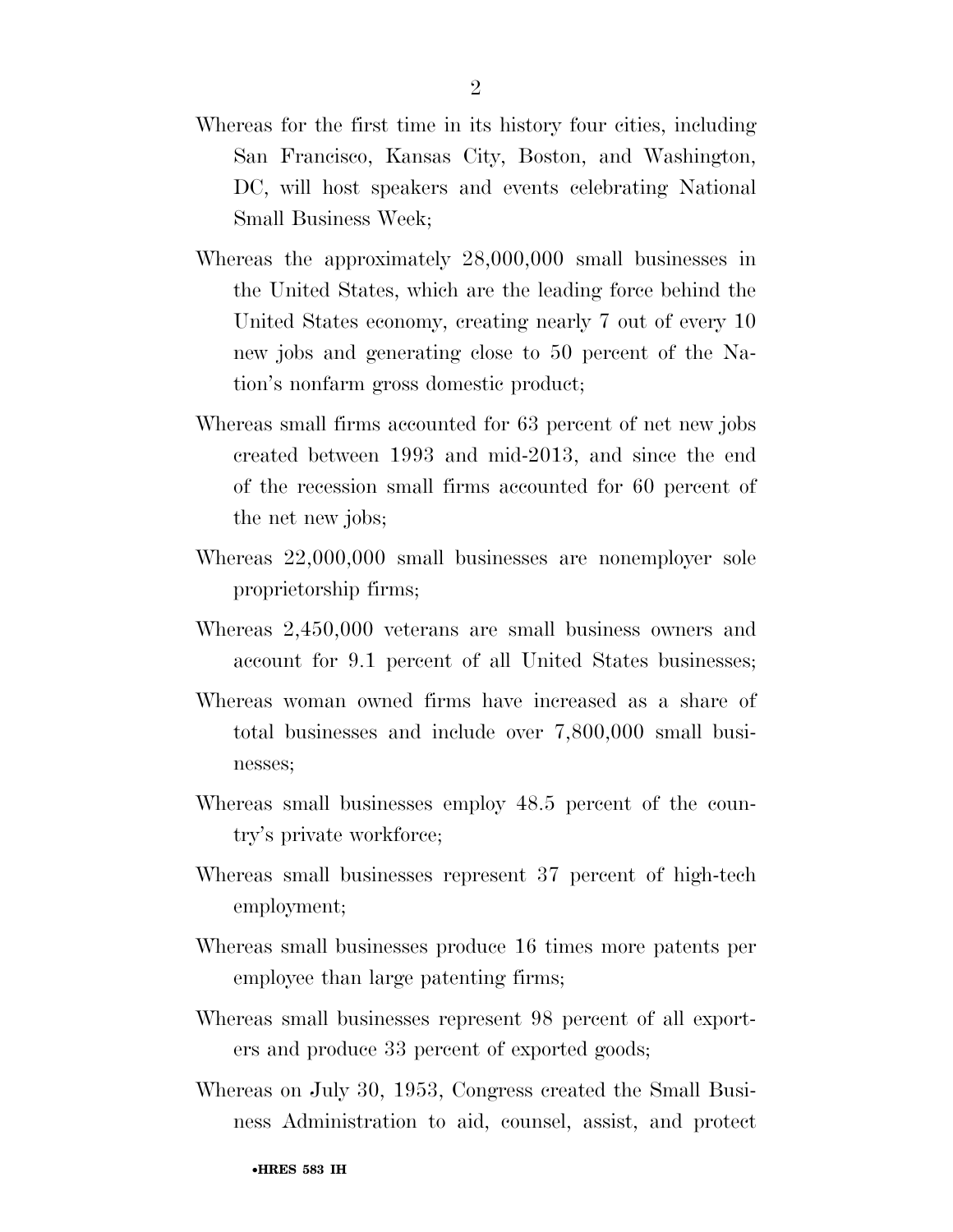the interests of small businesses in order to preserve free and competitive enterprise, to ensure that a fair proportion of the total sales of government property are made to small businesses, and to maintain and strengthen the overall economy of the United States;

- Whereas for more than 50 years, the Small Business Administration has helped over 10,000,000 entrepreneurs reach the American dream of creating and maintaining a small business, and has played a key role in fostering local and national economic growth; and
- Whereas the President has designated the week beginning May 12, 2014, as ''National Small Business Week'': Now, therefore, be it
	- 1 *Resolved,* That the House of Representatives—
- 2 (1) honors the vital role of small business and 3 entrepreneurs in the United States during ''National 4 Small Business Week'';
- 5 (2) supports the designation of ''National Small 6 Business Week'';
- 7 (3) recognizes the important role of the Small 8 Business Administration as a valuable resource for 9 the United States entrepreneur;
- 10 (4) supports and encourages young entre-11 preneurs to pursue their passions and create more 12 start-up businesses;
- 13 (5) recognizes the importance of creating poli-14 cies that promote a business friendly environment